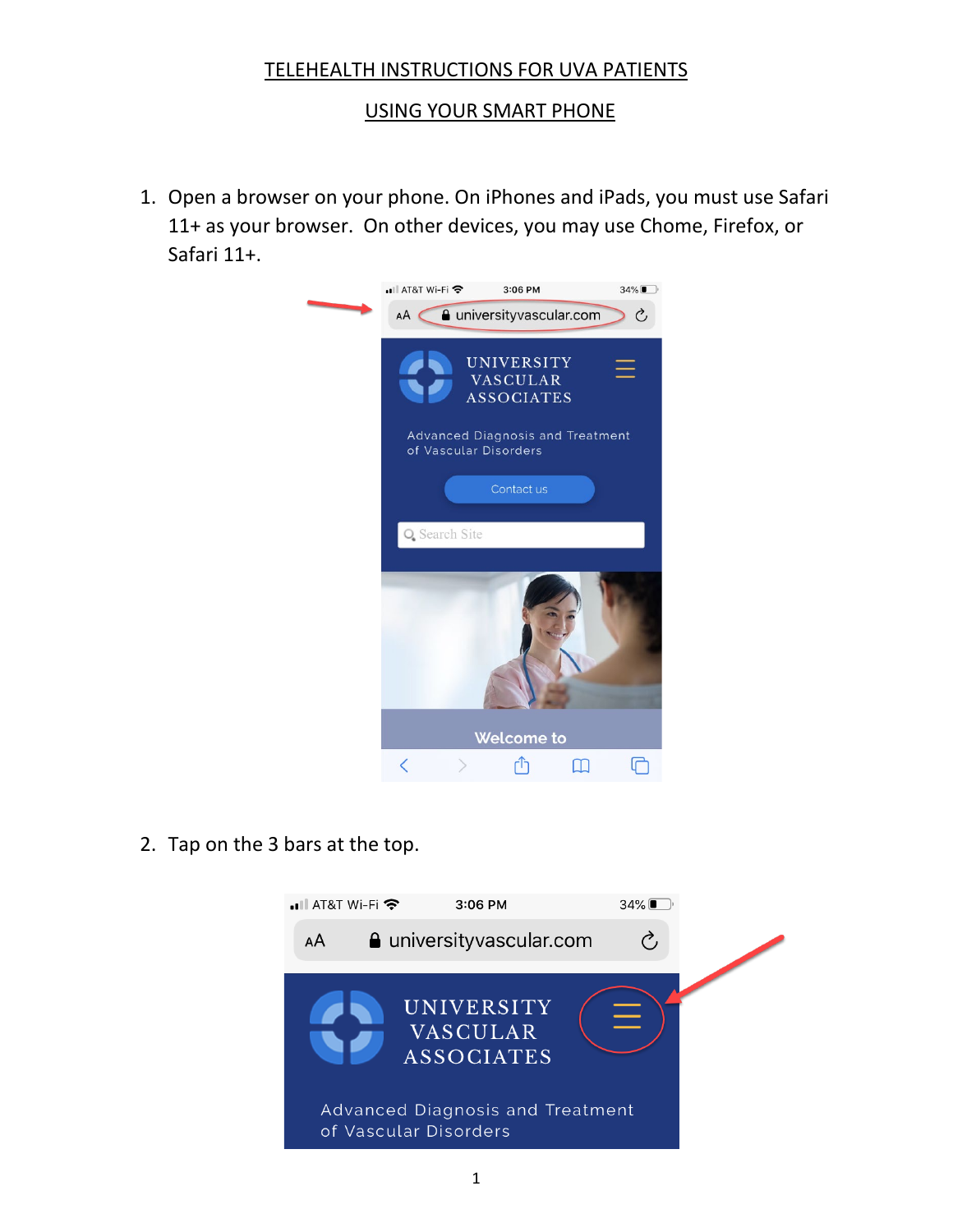## 3. Tap on "Telehealth".



4. This takes you to the Telehealth section.

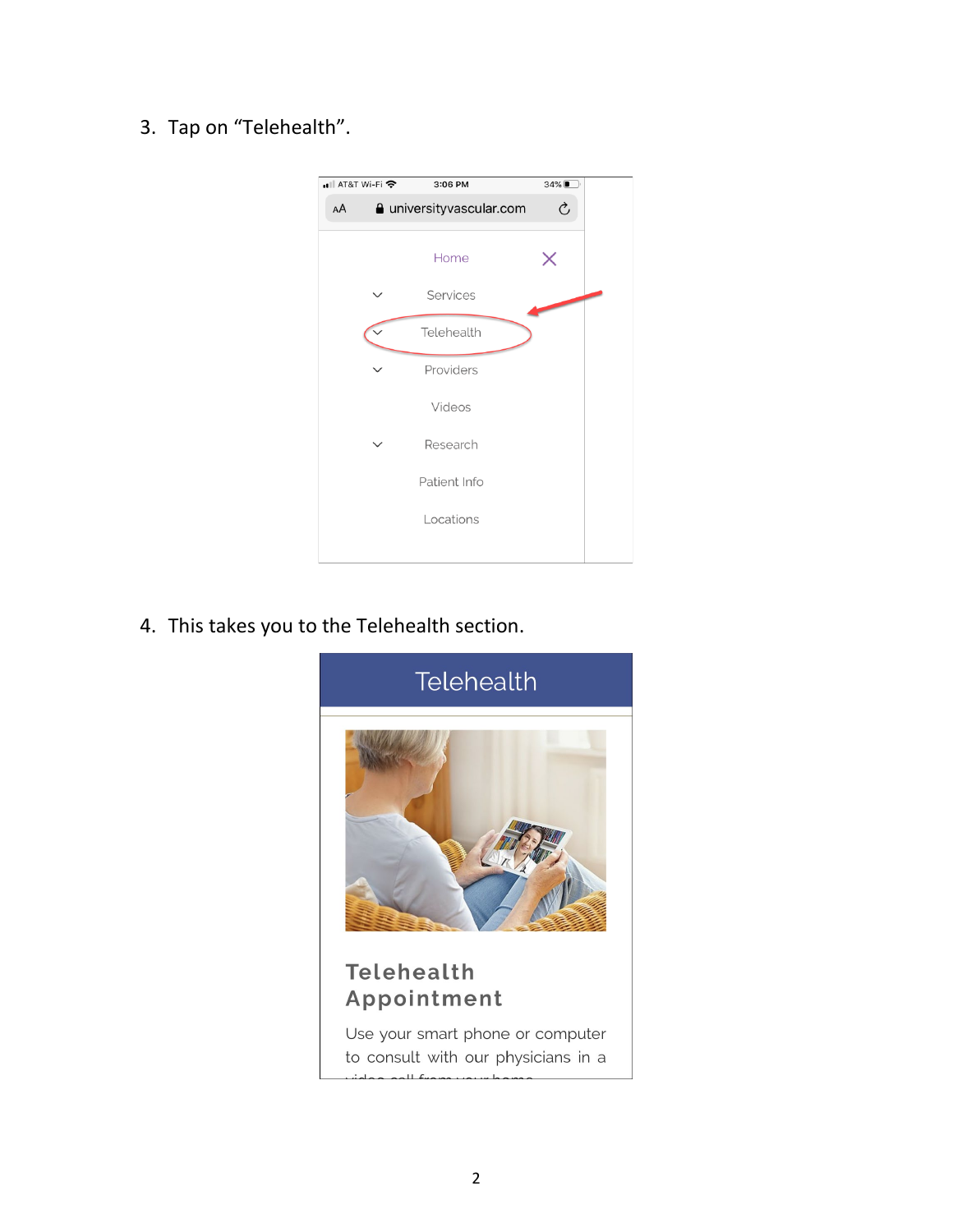5. Scroll down to find your provider. Tap on the blue "Telehealth Check-in" button for your provider.



6. Enter your name and tap on "Check In".

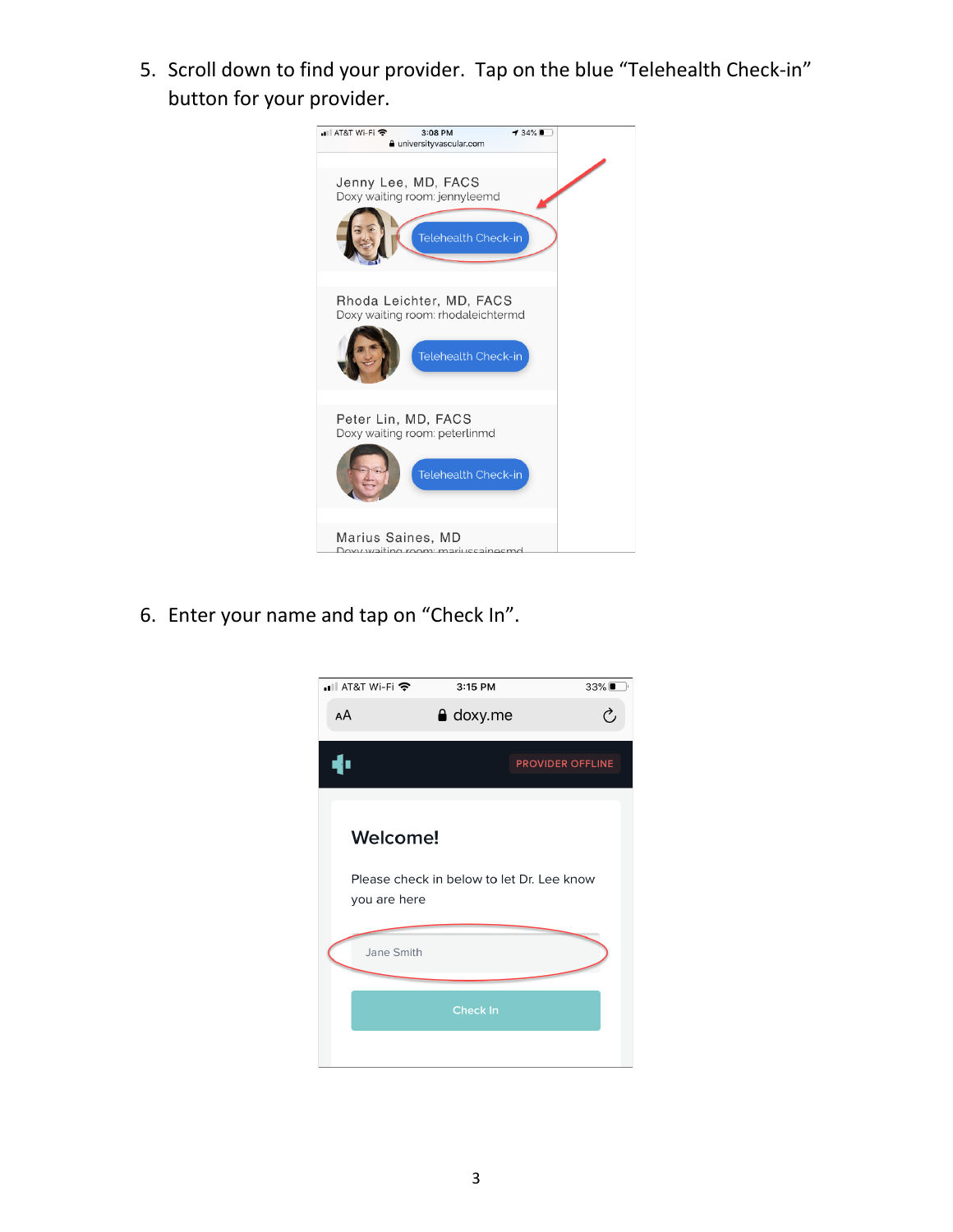7. You may be prompted to enable your camera and microphone. If you had blocked them, you will have to go to your settings to unblock them.

| To have a video call please give us access<br>to your camera |
|--------------------------------------------------------------|
| <b>Communisment</b> Enable camera                            |
|                                                              |
| Continue without camera                                      |

8. You will then be placed in a virtual waiting room to wait for you physician. When your physician connects to you, you will be able to see and hear each other.